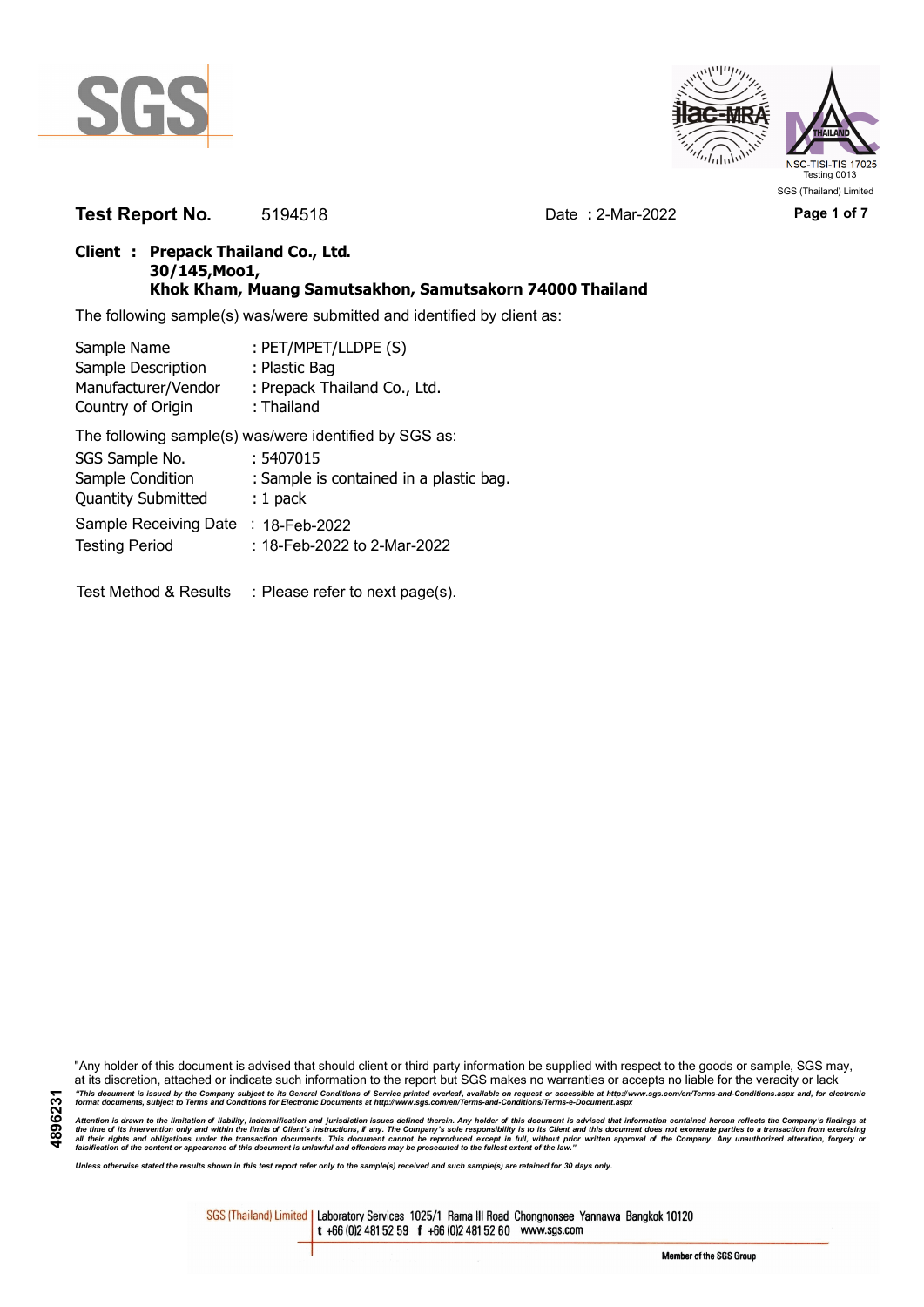



## **Test Report No.** 5194518 Date **:** 2-Mar-2022 **Page 2 of 7**

#### **Test Requested & Result Summary**

Test Requested : Please refer to the result summary (Test parameter(s) was/were selected by client).

Result Summary:

| <b>Test Requested</b>                                                        | Conclusion  |
|------------------------------------------------------------------------------|-------------|
| (1) Notification of the Ministry of Public Health (No.295) B.E. 2548 (2005): |             |
| Qualities or standard for container made from plastic                        |             |
| a) Polyethylene (PE)                                                         |             |
|                                                                              |             |
| 1. Lead content                                                              | <b>PASS</b> |
| 2. Cadmium content                                                           | <b>PASS</b> |
| 3. Heavy metal (as lead) in 4% concentrated acetic acid extraction           | <b>PASS</b> |
| 4. Quantity of potassium Permanganate Consumed                               | <b>PASS</b> |
| 5. Residue after Evaporation Test                                            | <b>PASS</b> |
| 6. Migration of color Extraction                                             | <b>PASS</b> |
|                                                                              |             |
| (2) Additional request by client's                                           |             |
| 1. Germanium (Elution)                                                       | See result  |
| 2. Antimony (Elution)                                                        | See result  |
|                                                                              |             |

#### Remark:

1.Test results in this report are applicable for the item tested and reflects the tested sample as received. 2.The decision rules based on simple acceptance which the probability of false accept may be as high as 50% in case the results is exactly on the tolerance limit.

#### **Signed for and on behalf of SGS (Thailand) Limited**

**Rutchuporn Moungsom Laboratory manager - Hardgood**

"Any holder of this document is advised that should client or third party information be supplied with respect to the goods or sample, SGS may, at its discretion, attached or indicate such information to the report but SGS makes no warranties or accepts no liable for the veracity or lack "This document is issued by the Company subject to its General Conditions of Service printed overleaf, available on request or accessible at http://www.sgs.com/en/Terms-and-Conditions.aspx and, for electronic<br>format docume

Attention is drawn to the limitation of liability, indemnification and jurisdiction issues defined therein. Any holder of this document is advised that information contained hereon reflects the Company's findings at<br>all th

*Unless otherwise stated the results shown in this test report refer only to the sample(s) received and such sample(s) are retained for 30 days only.*

SGS (Thailand) Limited | Laboratory Services 1025/1 Rama III Road Chongnonsee Yannawa Bangkok 10120 t +66 (0)2 481 52 59 f +66 (0)2 481 52 60 www.sgs.com

Member of the SGS Group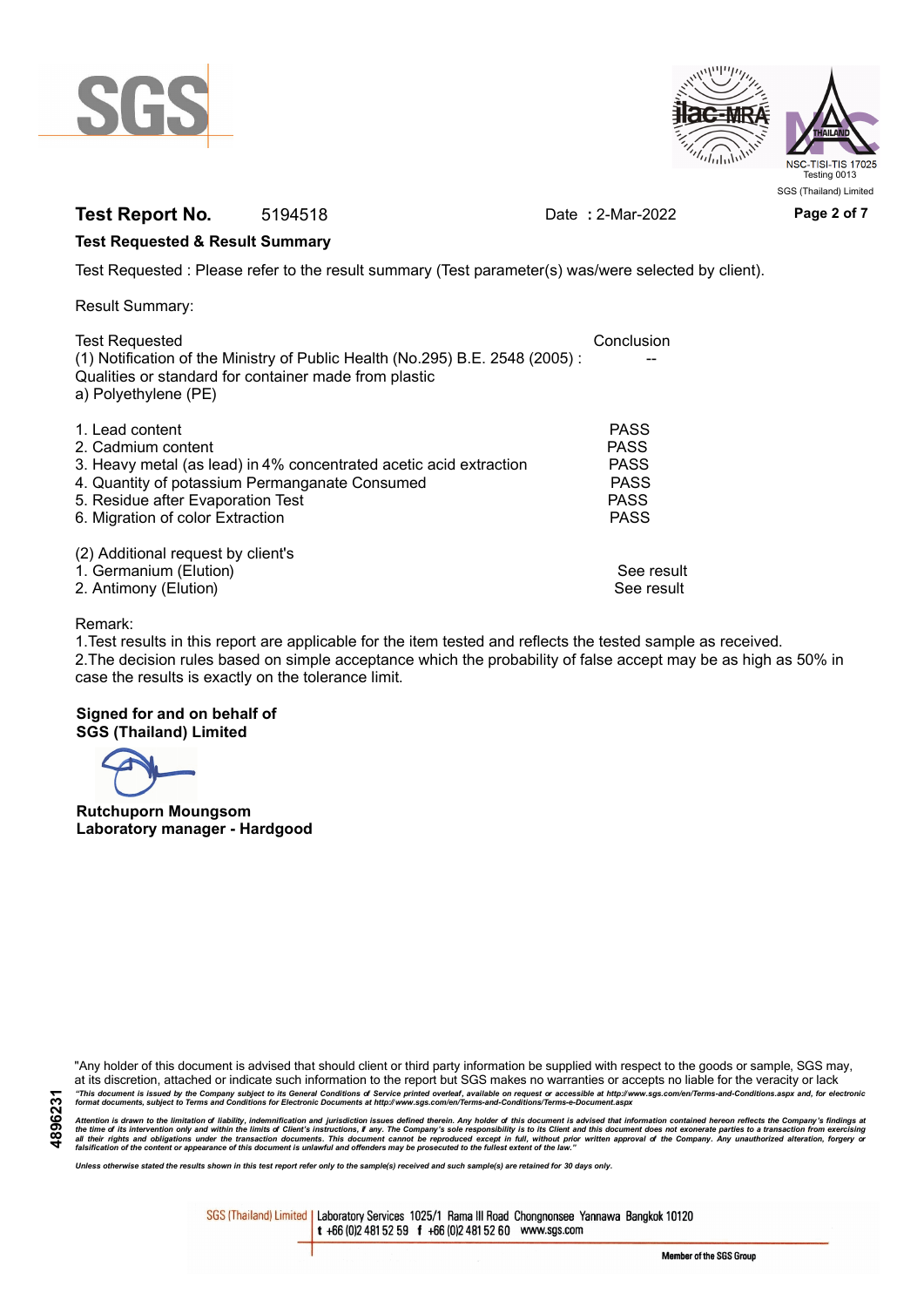



# **Test Report No.** 5194518 Date **:** 2-Mar-2022 **Page 3 of 7**

**TEST RESULTS**

**(1) Notification of the Ministry of Public Health (No.295) B.E. 2548 (2005) : Qualities or standard for container made from plastic.**

#### **a) Polyethylene (PE)**

#### **Qualities and standard of plastic**

Method : With reference to TIS 656: 2556. Analysis was performed by ICP-OES.

| <b>Details</b>     | Result (1)<br>(mg/kg) | <b>Limit of Quantitative</b><br>(mg/kg) | <b>Permissible Limit</b><br>(mg/kg) |
|--------------------|-----------------------|-----------------------------------------|-------------------------------------|
| Lead content***    |                       | 2.0                                     | 100                                 |
| Cadmium content*** |                       | 2.0                                     | 100                                 |

Sample Description :

1. Metallized/clear plastic bag with multicolor printed

Note :

**4896231**

1. mg/kg = milligram per kilogram

 $2. <$  = Less than

"Any holder of this document is advised that should client or third party information be supplied with respect to the goods or sample, SGS may, at its discretion, attached or indicate such information to the report but SGS makes no warranties or accepts no liable for the veracity or lack "This document is issued by the Company subject to its General Conditions of Service printed overleaf, available on request or accessible at http://www.sgs.com/en/Terms-and-Conditions.aspx and, for electronic<br>format docume

Attention is drawn to the limitation of liability, indemnification and jurisdiction issues defined therein. Any holder of this document is advised that information contained hereon reflects the Company's findings at<br>all th

*Unless otherwise stated the results shown in this test report refer only to the sample(s) received and such sample(s) are retained for 30 days only.*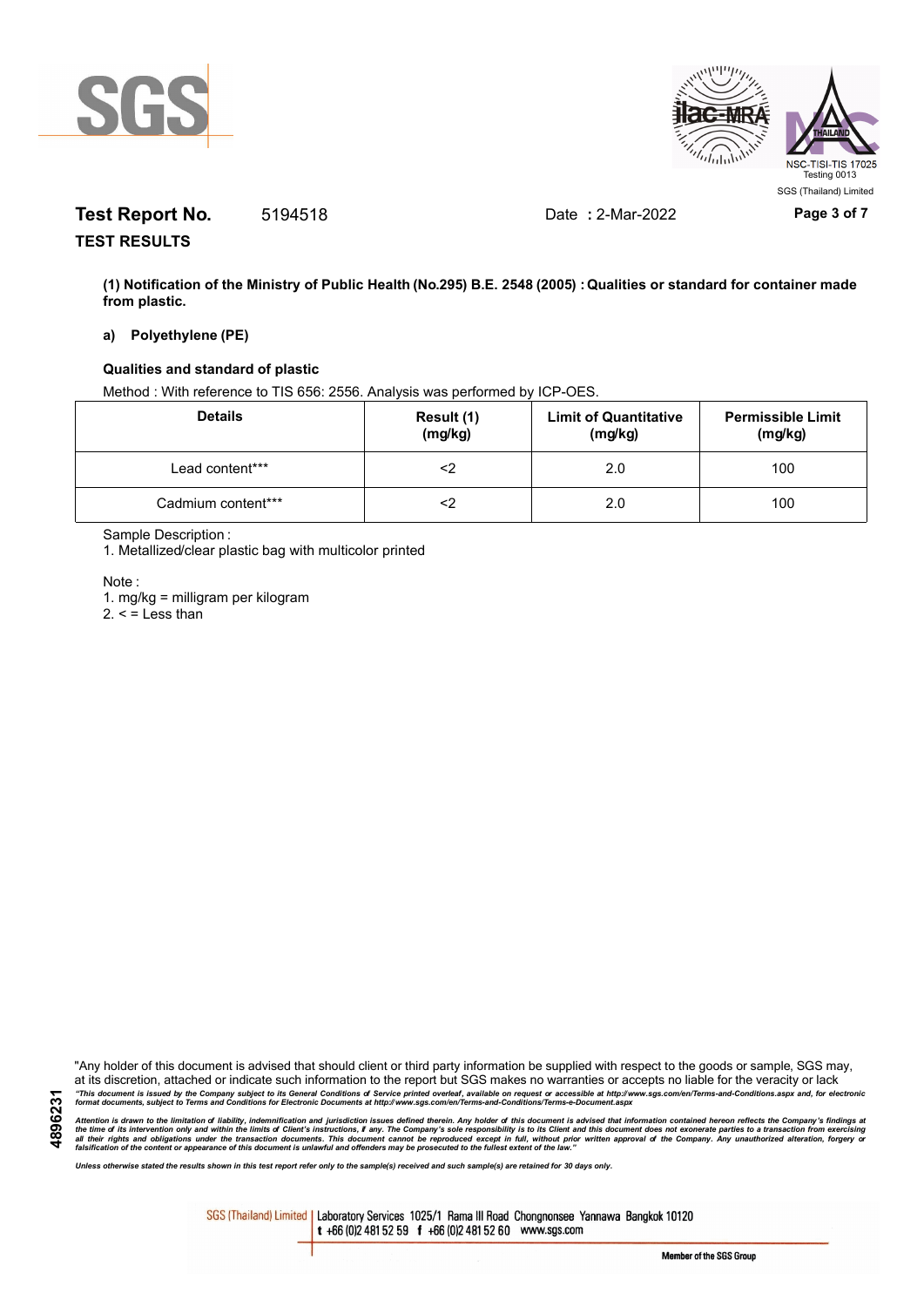



## **Test Report No.** 5194518 Date **:** 2-Mar-2022 **Page 4 of 7**

#### **TEST RESULTS**

#### **Qualities and standard of dissemination**

Method : With reference to TIS 656: 2556.

| <b>Details</b>                                                                      | Test Condition <sup>^</sup>                | Result (1)<br>(mg/dm3) | Limit of Quantitative<br>(mg/dm3) | <b>Permissible Limit</b><br>(mg/dm3) |
|-------------------------------------------------------------------------------------|--------------------------------------------|------------------------|-----------------------------------|--------------------------------------|
| Heavy metal (calculated as lead) in<br>4% concentrated acetic acid<br>extraction*** | 30 minute at<br>60 degree C                | $<$ 1                  |                                   |                                      |
| Potassium permanganate used for<br>reaction in water extraction***                  | 30 minute at<br>60 degree C                | $<$ 1                  | 1.0                               | 10                                   |
| Residue substances which is<br>evaporate in water***                                | 30 minute at<br>60 degree C                | $3$                    | 3.0                               | 30                                   |
| Residue substances which is<br>evaporate in 4% concentrated acetic<br>acid***       | 30 minute at<br>60 degree C                | <3                     | 3.0                               | 30                                   |
| Residue substances which is<br>evaporate in 20% concentrated<br>alcohol***          | 30 minute at<br>60 degree C                | $<$ 3                  | 3.0                               | 30                                   |
| Residue substances from volatile<br>matters in normal heptane***                    | Room temperature<br>(1 hr. at 25 degree C) | $3$                    | 3.0                               | 150                                  |

Sample Description :

1. Metallized / clear plastic bag with multicolor printed (inside)

Note :

1. mg/dm3 = milligram per cubic decimeter

2. Degree C = degree Celsius

 $3. <$  = Less than

Remark :

1.  $^{\circ}$  = In case of the use at temperature not higher than 100 degree Celsius

"Any holder of this document is advised that should client or third party information be supplied with respect to the goods or sample, SGS may, at its discretion, attached or indicate such information to the report but SGS makes no warranties or accepts no liable for the veracity or lack "This document is issued by the Company subject to its General Conditions of Service printed overleaf, available on request or accessible at http://www.sgs.com/en/Terms-and-Conditions.aspx and, for electronic<br>format docume

Attention is drawn to the limitation of liability, indemnification and jurisdiction issues defined therein. Any holder of this document is advised that information contained hereon reflects the Company's findings at<br>all th

*Unless otherwise stated the results shown in this test report refer only to the sample(s) received and such sample(s) are retained for 30 days only.*

SGS (Thailand) Limited | Laboratory Services 1025/1 Rama III Road Chongnonsee Yannawa Bangkok 10120 t +66 (0)2 481 52 59 f +66 (0)2 481 52 60 www.sgs.com

Member of the SGS Group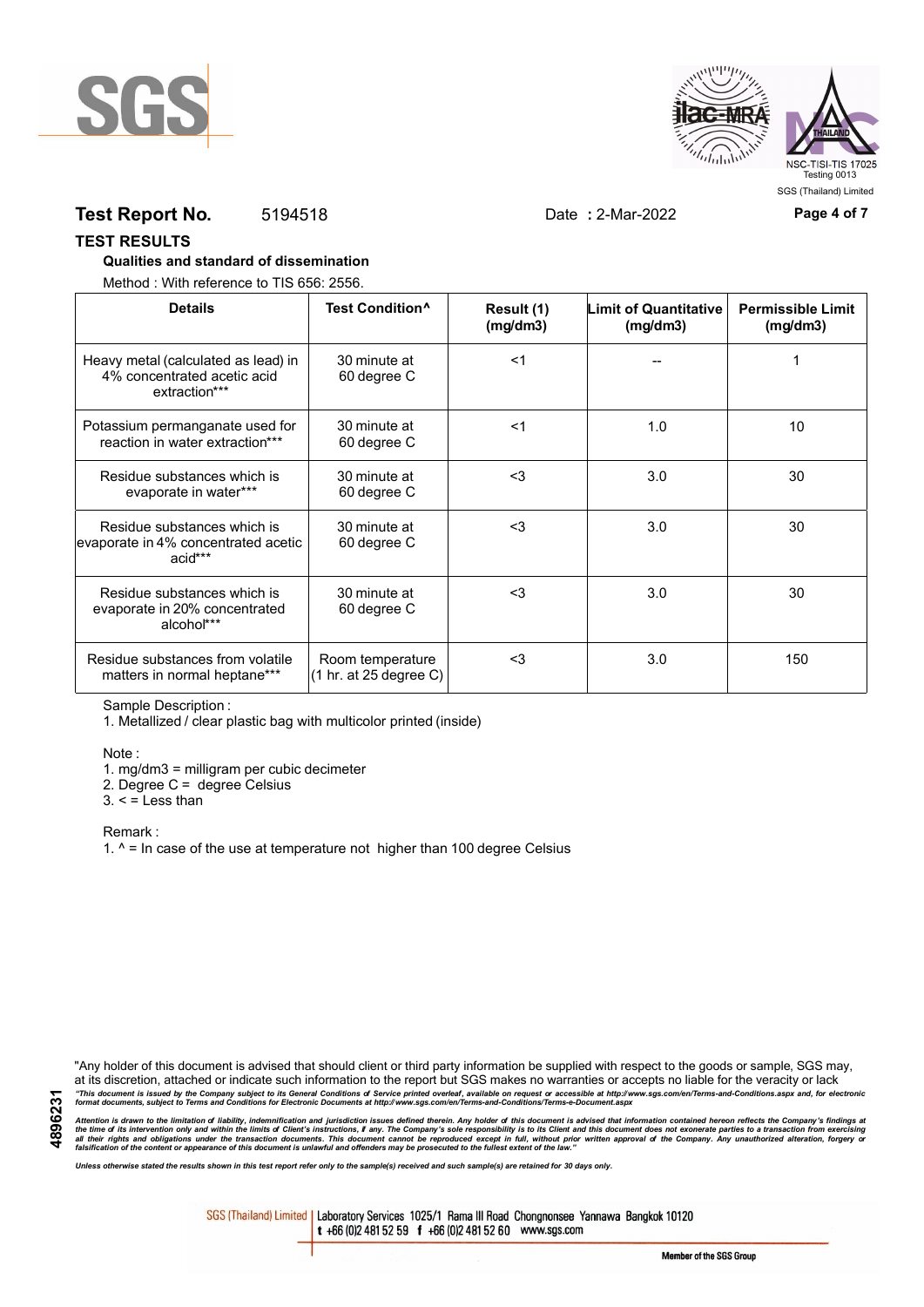



### **Test Report No.** 5194518 Date **:** 2-Mar-2022 **Page 5 of 7**

SGS (Thailand) Limited

**TEST RESULTS**

#### **Qualities and standard of dissemination**

Test Method : With reference to TIS 655 -1 : 2553

| <b>Details</b>                         | Test Condition <sup>^</sup> | Result (1)               | <b>Permissible Limit</b> |
|----------------------------------------|-----------------------------|--------------------------|--------------------------|
| Migration of color extract by water*** | 30 minute at<br>60 degree C | Negative<br>(See Note 2) | Negative                 |
| Migration of color extract by          | 30 minute at                | Negative                 | <b>Negative</b>          |
| 4% concentrated acetic acid***         | 60 degree C                 | (See Note 2)             |                          |
| Migration of color extract by          | 30 minute at                | Negative                 | Negative                 |
| 20% concentrated alcohol***            | 60 degree C                 | (See Note 2)             |                          |
| Migration of color extract by          | Room temperature            | Negative                 | Negative                 |
| normal heptanes***                     | (1 hr. at 25 degree C)      | (See Note 2)             |                          |

Sample Description :

1. Metallized / clear plastic bag with multicolor printed (inside)

Note :

1. Degree C = degree Celsius

2. "Negative" mean it's not presence of color migration/ "Positive" mean it's presence of color migration

#### Remark :

**4896231**

1.  $^{\circ}$  = In case of the use at temperature not higher than 100 degree Celsius

"Any holder of this document is advised that should client or third party information be supplied with respect to the goods or sample, SGS may, at its discretion, attached or indicate such information to the report but SGS makes no warranties or accepts no liable for the veracity or lack "This document is issued by the Company subject to its General Conditions of Service printed overleaf, available on request or accessible at http://www.sgs.com/en/Terms-and-Conditions.aspx and, for electronic<br>format docume

Attention is drawn to the limitation of liability, indemnification and jurisdiction issues defined therein. Any holder of this document is advised that information contained hereon reflects the Company's findings at<br>all th

*Unless otherwise stated the results shown in this test report refer only to the sample(s) received and such sample(s) are retained for 30 days only.*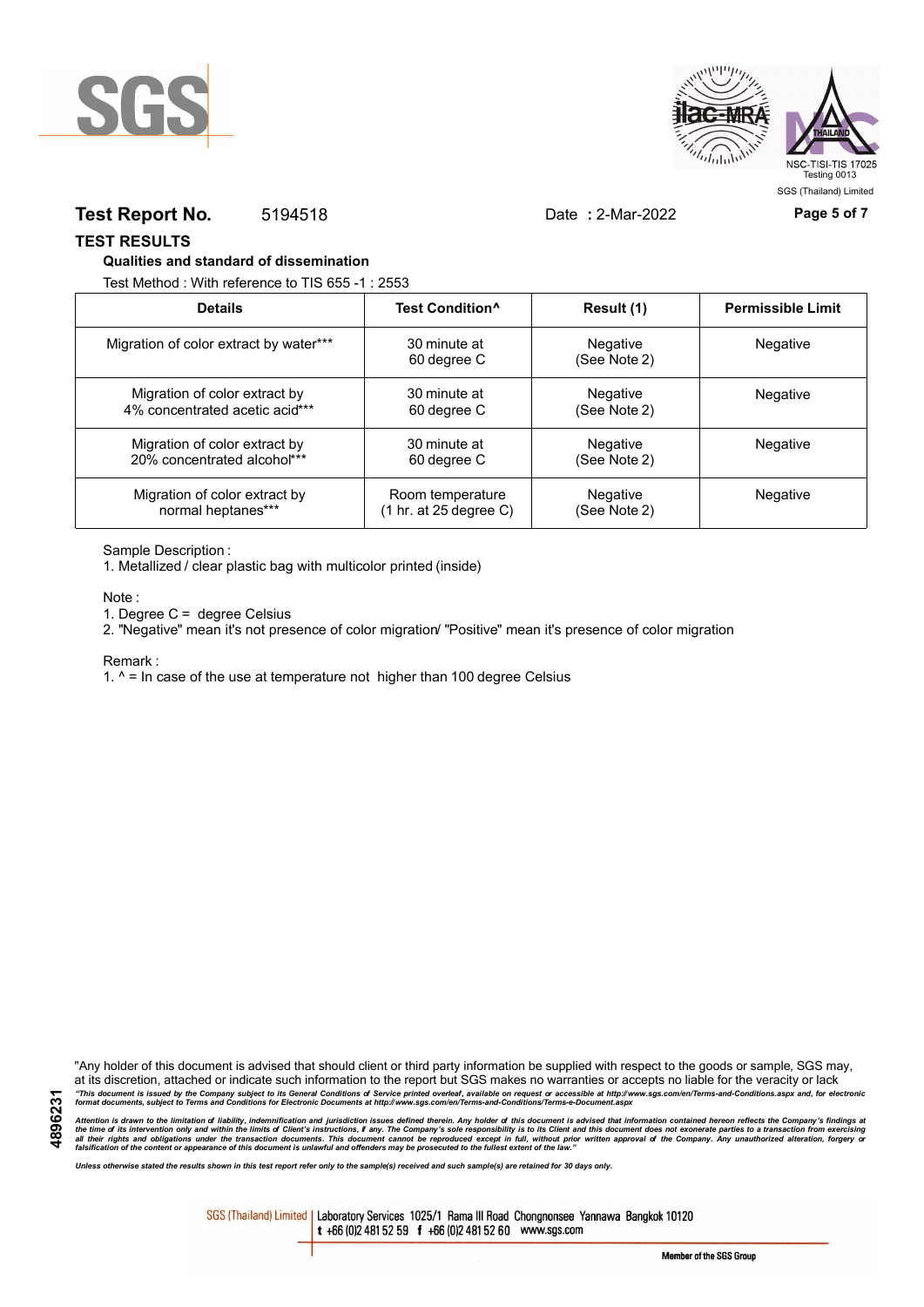



## **Test Report No.** 5194518 Date **:** 2-Mar-2022 **Page 6 of 7**

### **TEST RESULTS**

### **(2) Additional request by client's**

#### **Qualities and standard of dissemination**

Method : With reference to TIS 656: 2556

| <b>Details</b> | Test Condition <sup>^</sup> | Result (1)<br>(mg/dm3) | Limit of Quantitative   Permissible Limit#<br>(mg/dm3) | (mg/dm3) |
|----------------|-----------------------------|------------------------|--------------------------------------------------------|----------|
| Antimony**     | 30 minute at<br>60 degree C | < 0.02                 | 0.02                                                   | 0.05     |
| Germanium**    | 30 minute at<br>60 degree C | < 0.02                 | 0.02                                                   | 0.10     |

Sample Description :

1. Metallized / clear plastic bag with multicolor printed (inside)

Note :

1. mg/dm3 = milligram per cubic decimeter

2. Degree C = degree Celsius

 $3. <$  = Less than

#### Remark :

1.  $^{\circ}$  = In case of the use at temperature not higher than 100 degree Celsius.

2.# = Permissible limit is quoted from Notification of the Ministry of Public Health (No.295) B.E. 2548 (2005) :Qualities or standard for container made from plastic,Polyethylene terephtalate (PET).

3. Test condition & simulant were specified by client.

Remark:

1.The test item(s) marked \*\* on test report is/are analyzed at SGS (Thailand) Limited, address: 41/16-20 and 41/23 Soi Rama III 59, Rama III road, Chongnonsee, Yannawa, Bangkok but not included in the NSC-ONSC accreditation scope. 2.The test item(s) marked \*\*\* on test report is/are analyzed at SGS (Thailand) Limited, address: 41/16-20 and 41/23 Soi Rama III 59, Rama III road, Chongnonsee, Yannawa, Bangkok.

**4896231**

"Any holder of this document is advised that should client or third party information be supplied with respect to the goods or sample, SGS may, at its discretion, attached or indicate such information to the report but SGS makes no warranties or accepts no liable for the veracity or lack "This document is issued by the Company subject to its General Conditions of Service printed overleaf, available on request or accessible at http://www.sgs.com/en/Terms-and-Conditions.aspx and, for electronic<br>format docume

Attention is drawn to the limitation of liability, indemnification and jurisdiction issues defined therein. Any holder of this document is advised that information contained hereon reflects the Company's findings at<br>all th

*Unless otherwise stated the results shown in this test report refer only to the sample(s) received and such sample(s) are retained for 30 days only.*